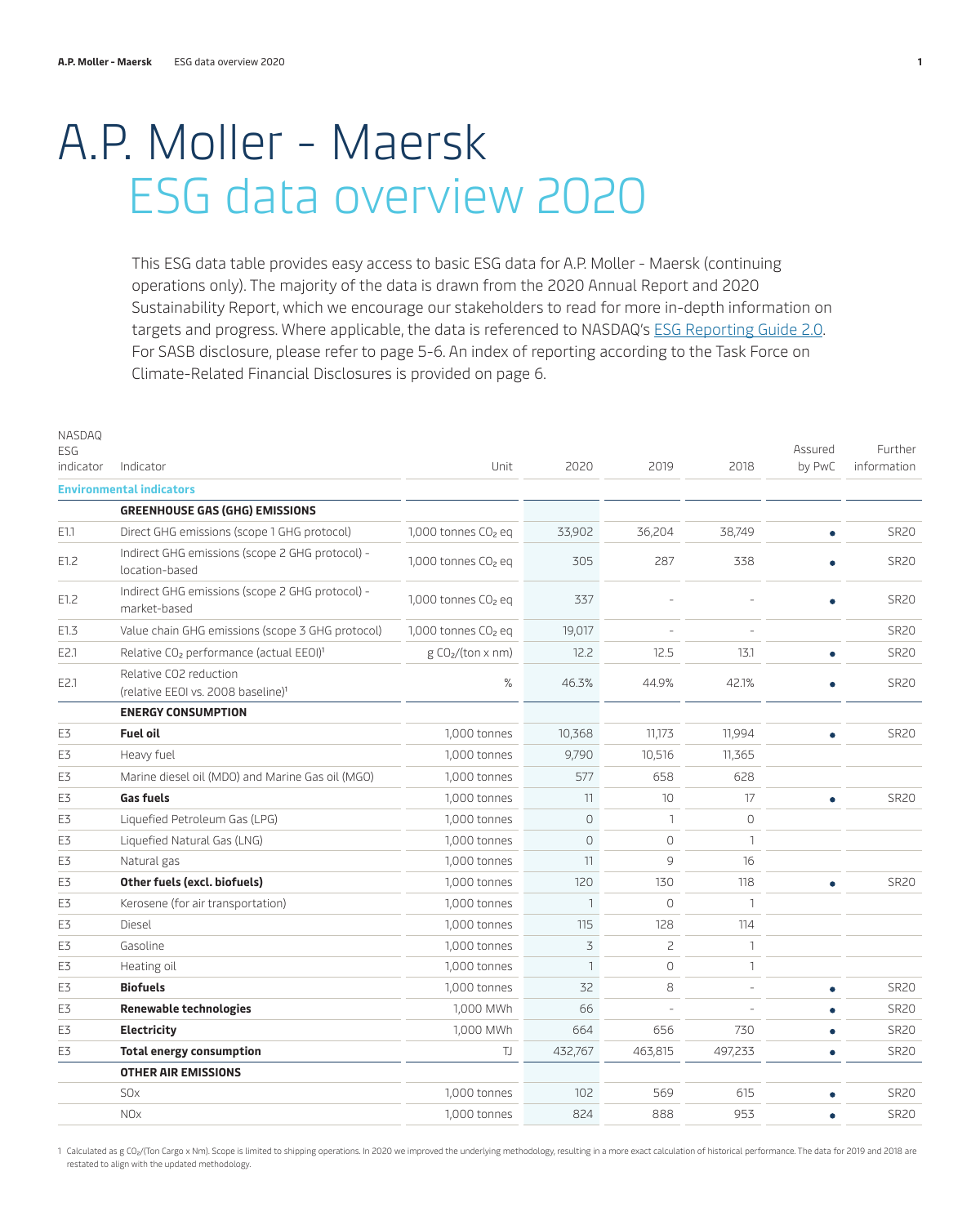| NASDAQ                  |                                                                                |                     |       |          |          |                   |                        |
|-------------------------|--------------------------------------------------------------------------------|---------------------|-------|----------|----------|-------------------|------------------------|
| <b>ESG</b><br>indicator | Indicator                                                                      | Unit                | 2020  | 2019     | 2018     | Assured<br>by PwC | Further<br>information |
|                         | <b>Environmental indicators</b>                                                |                     |       |          |          |                   |                        |
|                         | <b>OTHER ENVIRONMENTAL IMPACTS</b>                                             |                     |       |          |          |                   |                        |
|                         | Waste                                                                          | 1,000 tonnes        | 283   | 299      | 338      | ٠                 | <b>SR20</b>            |
|                         | Hazardous waste                                                                | 1,000 tonnes        | 183   | 187      | 230      |                   |                        |
|                         | Non-hazardous waste                                                            | 1,000 tonnes        | 100   | 112      | 108      |                   |                        |
| E6.1                    | <b>Water consumption</b>                                                       | $1,000 \text{ m}^3$ | 1,736 | 1,696    | 2,244    |                   | <b>SR20</b>            |
|                         | Total number of spills (hydrocarbon) <sup>3</sup>                              | Number              | 441   | 503      | 128      |                   |                        |
|                         | Number of uncontained spills >10 m <sup>3</sup>                                | Number              | 2     | $\Omega$ | $\Omega$ | $\bullet$         | <b>SR20</b>            |
|                         | Total volume of spills (hydrocarbon)                                           | m <sup>3</sup>      | 131   | 65       | 48       |                   |                        |
|                         | Percentage of fleet with Ballast Water<br>Treatment systems                    | %                   | 28%   | 25%      | 13%      |                   | <b>SR20</b>            |
| E7.1                    | Formal environmental policy                                                    | Yes/No              | Yes   | Yes      | Yes      |                   | CoC                    |
| E7.2                    | Specific waste, water, energy, and/or recycling<br>policies                    | Yes/No              | Yes   | Yes      | Yes      |                   | <b>SR20</b>            |
| E8                      | Board of Directors oversight and/or management<br>of climate-related risks     | Yes/No              | Yes   | Yes      | Yes      |                   | <b>SR20</b>            |
| E9                      | Senior Management Team oversight and/or<br>management of climate-related risks | Yes/No              | Yes   | Yes      | Yes      |                   | <b>SR20</b>            |

|                    | <b>Social indicators</b>                                          |                            |        |        |                |   |                        |
|--------------------|-------------------------------------------------------------------|----------------------------|--------|--------|----------------|---|------------------------|
|                    | <b>OUR EMPLOYEES</b>                                              |                            |        |        |                |   |                        |
|                    | Total number of employees                                         | <b>FTEs</b>                | 83,624 | 83,512 | 82,806         |   | AR20                   |
| S4.3               | Women in leadership                                               | % (headcount)              | 28%    | 27%    | 25%            |   | <b>SR20</b>            |
| S4.1               | Gender - female/total <sup>4</sup>                                | % (headcount)              | 28%    | 28%    | 27%            |   | <b>SR20</b>            |
|                    | Target nationalities in leadership <sup>4</sup>                   | % (headcount)              | 40%    | 38%    | 37%            |   | <b>SR20</b>            |
|                    | Target nationalities/total                                        | % (headcount)              | 72%    | 71%    | 70%            |   | <b>SR20</b>            |
|                    | <b>HEALTH &amp; SAFETY</b>                                        |                            |        |        |                |   |                        |
|                    | Fatalities                                                        | Headcount                  | 1      | 5      | $\overline{7}$ | ٠ | <b>SR20</b>            |
| S7                 | Lost-time injury frequency (LTIf)                                 | Based on<br>exposure hours | 1.27   | 1.16   | 1.30           |   | <b>SR20</b>            |
| S <sub>6</sub>     | Sexual harassment and/or non-discrimination policy                | Yes/No                     | Yes    | Yes    | Yes            |   | CoC & SR20             |
| S <sub>8</sub>     | Occupational health and/or global<br>health & safety policy       | Yes/No                     | Yes    | Yes    | Yes            |   | CoC & SR20             |
| S9.1               | Child and/or forced labour policy                                 | Yes/No                     | Yes    | Yes    | Yes            |   | CoC & SR20             |
| S9.2               | Child and/or forced labour policy covers suppliers<br>and vendors | Yes/No                     | Yes    | Yes    | Yes            |   | Supplier CoC<br>& SR20 |
| S <sub>10</sub> .1 | Human rights policy                                               | Yes/No                     | Yes    | Yes    | Yes            |   | CoC & SR20             |
| S10.2              | Human rights policy covers suppliers and vendors                  | Yes/No                     | Yes    | Yes    | Yes            |   | Supplier CoC<br>& SR20 |

3 The increase in 2019 is due to a change in definition to include oils, lubricants and hydraulic fluids.

4 Data for 2019 and 2018 is restated to include Maersk Supply Service.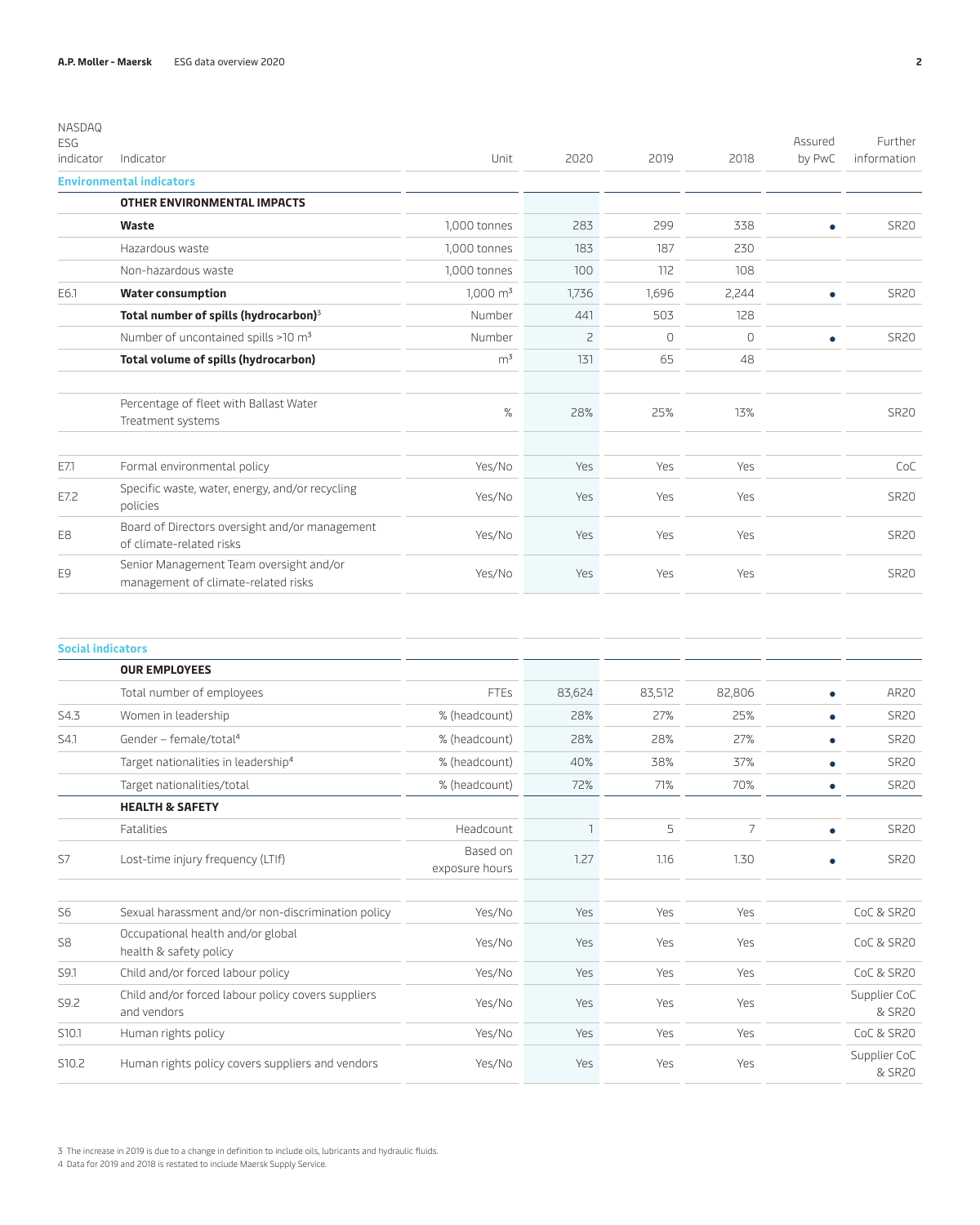| Indicator<br>Unit<br>2020<br>2019<br>2018<br>by PwC<br>information<br>indicator<br><b>Governance indicators</b><br>Scope: A.P. Moller - Maersk<br><b>BOARD OF DIRECTORS</b><br>AR20<br>Number<br>10<br>10<br>10<br>Members<br>54<br>53<br>57<br>Years<br>Average age<br>$\overline{7}$<br>6<br>8<br>Average seniority<br>Years<br>$\%$<br>Gender - female /total<br>30%<br>20%<br>20%<br>G1.1<br>$\%$<br>50%<br>G2.2<br>Independence - independent /total<br>67%<br>67%<br>$\%$<br>70/30<br>Nationality - Danish /non-Danish split<br>50/50<br>60/40<br>8<br>8<br>10<br>Meetings<br>Number<br>$\%$<br>99%<br>98%<br>95%<br>Attendance rate<br><b>CHAIRMANSHIP</b><br>AR20<br>$\overline{c}$<br>$\overline{c}$<br>Members<br>Number<br>$\mathsf{S}$<br>50%<br>G1.2<br>%<br>50%<br>50%<br>Gender - female /total<br>$\%$<br>Independence - independent /total<br>50%<br>50%<br>50%<br>$\overline{7}$<br>8<br>9<br>Meetings<br>Number<br>$\%$<br>100%<br>100%<br>100%<br>Attendance rate<br><b>AUDIT COMMITTEE</b><br>AR20<br>3<br>3<br>3<br>Members<br>Number<br>%<br>0%<br>0%<br>0%<br>G1.2<br>Gender - female /total<br>$\%$<br>100%<br>100%<br>100%<br>Independence - independent /total<br>6<br>8<br>8<br>Number<br>Meetings<br>$\%$<br>100%<br>100%<br>96%<br>Attendance rate<br><b>REMUNERATION COMMITTEE</b><br>AR20<br>3<br>Number<br>3<br>3<br>Members<br>$\%$<br>0%<br>0%<br>G1.2<br>Gender - female /total<br>0%<br>$\%$<br>67%<br>67%<br>67%<br>Independence - independent /total<br>Number<br>$\overline{4}$<br>$\overline{4}$<br>3<br>Meetings<br>100%<br>%<br>100%<br>75%<br>Attendance rate<br>AR20<br><b>NOMINATION COMMITTEE</b><br>$\mathfrak Z$<br>3<br>3<br>Number<br>Members<br>$\%$<br>33%<br>G1.2<br>Gender - female /total<br>33%<br>33%<br>$\%$<br>33%<br>33%<br>Independence - independent /total<br>33%<br>5<br>7<br>5<br>Number<br>Meetings<br>$\%$<br>100%<br>Attendance rate<br>100%<br>100%<br><b>TRANSFORMATION &amp; INNOVATION COMMITTEE</b><br>AR20<br>3<br>Number<br>$\overline{4}$<br>$\overline{4}$<br>Members<br>$\%$<br>0%<br>G1.2<br>Gender - female /total<br>25%<br>0%<br>$\%$<br>Independence - independent /total<br>75%<br>75%<br>67%<br>$\overline{4}$<br>4<br>$\overline{4}$<br>Meetings<br>Number<br>$\%$<br>Attendance rate<br>100%<br>100%<br>100% | NASDAQ<br>ESG |  |  | Assured | Further |
|------------------------------------------------------------------------------------------------------------------------------------------------------------------------------------------------------------------------------------------------------------------------------------------------------------------------------------------------------------------------------------------------------------------------------------------------------------------------------------------------------------------------------------------------------------------------------------------------------------------------------------------------------------------------------------------------------------------------------------------------------------------------------------------------------------------------------------------------------------------------------------------------------------------------------------------------------------------------------------------------------------------------------------------------------------------------------------------------------------------------------------------------------------------------------------------------------------------------------------------------------------------------------------------------------------------------------------------------------------------------------------------------------------------------------------------------------------------------------------------------------------------------------------------------------------------------------------------------------------------------------------------------------------------------------------------------------------------------------------------------------------------------------------------------------------------------------------------------------------------------------------------------------------------------------------------------------------------------------------------------------------------------------------------------------------------------------------------------------------------------------------------------------------------------------------------------------------------------------------------------------------------------------------------------------|---------------|--|--|---------|---------|
|                                                                                                                                                                                                                                                                                                                                                                                                                                                                                                                                                                                                                                                                                                                                                                                                                                                                                                                                                                                                                                                                                                                                                                                                                                                                                                                                                                                                                                                                                                                                                                                                                                                                                                                                                                                                                                                                                                                                                                                                                                                                                                                                                                                                                                                                                                      |               |  |  |         |         |
|                                                                                                                                                                                                                                                                                                                                                                                                                                                                                                                                                                                                                                                                                                                                                                                                                                                                                                                                                                                                                                                                                                                                                                                                                                                                                                                                                                                                                                                                                                                                                                                                                                                                                                                                                                                                                                                                                                                                                                                                                                                                                                                                                                                                                                                                                                      |               |  |  |         |         |
|                                                                                                                                                                                                                                                                                                                                                                                                                                                                                                                                                                                                                                                                                                                                                                                                                                                                                                                                                                                                                                                                                                                                                                                                                                                                                                                                                                                                                                                                                                                                                                                                                                                                                                                                                                                                                                                                                                                                                                                                                                                                                                                                                                                                                                                                                                      |               |  |  |         |         |
|                                                                                                                                                                                                                                                                                                                                                                                                                                                                                                                                                                                                                                                                                                                                                                                                                                                                                                                                                                                                                                                                                                                                                                                                                                                                                                                                                                                                                                                                                                                                                                                                                                                                                                                                                                                                                                                                                                                                                                                                                                                                                                                                                                                                                                                                                                      |               |  |  |         |         |
|                                                                                                                                                                                                                                                                                                                                                                                                                                                                                                                                                                                                                                                                                                                                                                                                                                                                                                                                                                                                                                                                                                                                                                                                                                                                                                                                                                                                                                                                                                                                                                                                                                                                                                                                                                                                                                                                                                                                                                                                                                                                                                                                                                                                                                                                                                      |               |  |  |         |         |
|                                                                                                                                                                                                                                                                                                                                                                                                                                                                                                                                                                                                                                                                                                                                                                                                                                                                                                                                                                                                                                                                                                                                                                                                                                                                                                                                                                                                                                                                                                                                                                                                                                                                                                                                                                                                                                                                                                                                                                                                                                                                                                                                                                                                                                                                                                      |               |  |  |         |         |
|                                                                                                                                                                                                                                                                                                                                                                                                                                                                                                                                                                                                                                                                                                                                                                                                                                                                                                                                                                                                                                                                                                                                                                                                                                                                                                                                                                                                                                                                                                                                                                                                                                                                                                                                                                                                                                                                                                                                                                                                                                                                                                                                                                                                                                                                                                      |               |  |  |         |         |
|                                                                                                                                                                                                                                                                                                                                                                                                                                                                                                                                                                                                                                                                                                                                                                                                                                                                                                                                                                                                                                                                                                                                                                                                                                                                                                                                                                                                                                                                                                                                                                                                                                                                                                                                                                                                                                                                                                                                                                                                                                                                                                                                                                                                                                                                                                      |               |  |  |         |         |
|                                                                                                                                                                                                                                                                                                                                                                                                                                                                                                                                                                                                                                                                                                                                                                                                                                                                                                                                                                                                                                                                                                                                                                                                                                                                                                                                                                                                                                                                                                                                                                                                                                                                                                                                                                                                                                                                                                                                                                                                                                                                                                                                                                                                                                                                                                      |               |  |  |         |         |
|                                                                                                                                                                                                                                                                                                                                                                                                                                                                                                                                                                                                                                                                                                                                                                                                                                                                                                                                                                                                                                                                                                                                                                                                                                                                                                                                                                                                                                                                                                                                                                                                                                                                                                                                                                                                                                                                                                                                                                                                                                                                                                                                                                                                                                                                                                      |               |  |  |         |         |
|                                                                                                                                                                                                                                                                                                                                                                                                                                                                                                                                                                                                                                                                                                                                                                                                                                                                                                                                                                                                                                                                                                                                                                                                                                                                                                                                                                                                                                                                                                                                                                                                                                                                                                                                                                                                                                                                                                                                                                                                                                                                                                                                                                                                                                                                                                      |               |  |  |         |         |
|                                                                                                                                                                                                                                                                                                                                                                                                                                                                                                                                                                                                                                                                                                                                                                                                                                                                                                                                                                                                                                                                                                                                                                                                                                                                                                                                                                                                                                                                                                                                                                                                                                                                                                                                                                                                                                                                                                                                                                                                                                                                                                                                                                                                                                                                                                      |               |  |  |         |         |
|                                                                                                                                                                                                                                                                                                                                                                                                                                                                                                                                                                                                                                                                                                                                                                                                                                                                                                                                                                                                                                                                                                                                                                                                                                                                                                                                                                                                                                                                                                                                                                                                                                                                                                                                                                                                                                                                                                                                                                                                                                                                                                                                                                                                                                                                                                      |               |  |  |         |         |
|                                                                                                                                                                                                                                                                                                                                                                                                                                                                                                                                                                                                                                                                                                                                                                                                                                                                                                                                                                                                                                                                                                                                                                                                                                                                                                                                                                                                                                                                                                                                                                                                                                                                                                                                                                                                                                                                                                                                                                                                                                                                                                                                                                                                                                                                                                      |               |  |  |         |         |
|                                                                                                                                                                                                                                                                                                                                                                                                                                                                                                                                                                                                                                                                                                                                                                                                                                                                                                                                                                                                                                                                                                                                                                                                                                                                                                                                                                                                                                                                                                                                                                                                                                                                                                                                                                                                                                                                                                                                                                                                                                                                                                                                                                                                                                                                                                      |               |  |  |         |         |
|                                                                                                                                                                                                                                                                                                                                                                                                                                                                                                                                                                                                                                                                                                                                                                                                                                                                                                                                                                                                                                                                                                                                                                                                                                                                                                                                                                                                                                                                                                                                                                                                                                                                                                                                                                                                                                                                                                                                                                                                                                                                                                                                                                                                                                                                                                      |               |  |  |         |         |
|                                                                                                                                                                                                                                                                                                                                                                                                                                                                                                                                                                                                                                                                                                                                                                                                                                                                                                                                                                                                                                                                                                                                                                                                                                                                                                                                                                                                                                                                                                                                                                                                                                                                                                                                                                                                                                                                                                                                                                                                                                                                                                                                                                                                                                                                                                      |               |  |  |         |         |
|                                                                                                                                                                                                                                                                                                                                                                                                                                                                                                                                                                                                                                                                                                                                                                                                                                                                                                                                                                                                                                                                                                                                                                                                                                                                                                                                                                                                                                                                                                                                                                                                                                                                                                                                                                                                                                                                                                                                                                                                                                                                                                                                                                                                                                                                                                      |               |  |  |         |         |
|                                                                                                                                                                                                                                                                                                                                                                                                                                                                                                                                                                                                                                                                                                                                                                                                                                                                                                                                                                                                                                                                                                                                                                                                                                                                                                                                                                                                                                                                                                                                                                                                                                                                                                                                                                                                                                                                                                                                                                                                                                                                                                                                                                                                                                                                                                      |               |  |  |         |         |
|                                                                                                                                                                                                                                                                                                                                                                                                                                                                                                                                                                                                                                                                                                                                                                                                                                                                                                                                                                                                                                                                                                                                                                                                                                                                                                                                                                                                                                                                                                                                                                                                                                                                                                                                                                                                                                                                                                                                                                                                                                                                                                                                                                                                                                                                                                      |               |  |  |         |         |
|                                                                                                                                                                                                                                                                                                                                                                                                                                                                                                                                                                                                                                                                                                                                                                                                                                                                                                                                                                                                                                                                                                                                                                                                                                                                                                                                                                                                                                                                                                                                                                                                                                                                                                                                                                                                                                                                                                                                                                                                                                                                                                                                                                                                                                                                                                      |               |  |  |         |         |
|                                                                                                                                                                                                                                                                                                                                                                                                                                                                                                                                                                                                                                                                                                                                                                                                                                                                                                                                                                                                                                                                                                                                                                                                                                                                                                                                                                                                                                                                                                                                                                                                                                                                                                                                                                                                                                                                                                                                                                                                                                                                                                                                                                                                                                                                                                      |               |  |  |         |         |
|                                                                                                                                                                                                                                                                                                                                                                                                                                                                                                                                                                                                                                                                                                                                                                                                                                                                                                                                                                                                                                                                                                                                                                                                                                                                                                                                                                                                                                                                                                                                                                                                                                                                                                                                                                                                                                                                                                                                                                                                                                                                                                                                                                                                                                                                                                      |               |  |  |         |         |
|                                                                                                                                                                                                                                                                                                                                                                                                                                                                                                                                                                                                                                                                                                                                                                                                                                                                                                                                                                                                                                                                                                                                                                                                                                                                                                                                                                                                                                                                                                                                                                                                                                                                                                                                                                                                                                                                                                                                                                                                                                                                                                                                                                                                                                                                                                      |               |  |  |         |         |
|                                                                                                                                                                                                                                                                                                                                                                                                                                                                                                                                                                                                                                                                                                                                                                                                                                                                                                                                                                                                                                                                                                                                                                                                                                                                                                                                                                                                                                                                                                                                                                                                                                                                                                                                                                                                                                                                                                                                                                                                                                                                                                                                                                                                                                                                                                      |               |  |  |         |         |
|                                                                                                                                                                                                                                                                                                                                                                                                                                                                                                                                                                                                                                                                                                                                                                                                                                                                                                                                                                                                                                                                                                                                                                                                                                                                                                                                                                                                                                                                                                                                                                                                                                                                                                                                                                                                                                                                                                                                                                                                                                                                                                                                                                                                                                                                                                      |               |  |  |         |         |
|                                                                                                                                                                                                                                                                                                                                                                                                                                                                                                                                                                                                                                                                                                                                                                                                                                                                                                                                                                                                                                                                                                                                                                                                                                                                                                                                                                                                                                                                                                                                                                                                                                                                                                                                                                                                                                                                                                                                                                                                                                                                                                                                                                                                                                                                                                      |               |  |  |         |         |
|                                                                                                                                                                                                                                                                                                                                                                                                                                                                                                                                                                                                                                                                                                                                                                                                                                                                                                                                                                                                                                                                                                                                                                                                                                                                                                                                                                                                                                                                                                                                                                                                                                                                                                                                                                                                                                                                                                                                                                                                                                                                                                                                                                                                                                                                                                      |               |  |  |         |         |
|                                                                                                                                                                                                                                                                                                                                                                                                                                                                                                                                                                                                                                                                                                                                                                                                                                                                                                                                                                                                                                                                                                                                                                                                                                                                                                                                                                                                                                                                                                                                                                                                                                                                                                                                                                                                                                                                                                                                                                                                                                                                                                                                                                                                                                                                                                      |               |  |  |         |         |
|                                                                                                                                                                                                                                                                                                                                                                                                                                                                                                                                                                                                                                                                                                                                                                                                                                                                                                                                                                                                                                                                                                                                                                                                                                                                                                                                                                                                                                                                                                                                                                                                                                                                                                                                                                                                                                                                                                                                                                                                                                                                                                                                                                                                                                                                                                      |               |  |  |         |         |
|                                                                                                                                                                                                                                                                                                                                                                                                                                                                                                                                                                                                                                                                                                                                                                                                                                                                                                                                                                                                                                                                                                                                                                                                                                                                                                                                                                                                                                                                                                                                                                                                                                                                                                                                                                                                                                                                                                                                                                                                                                                                                                                                                                                                                                                                                                      |               |  |  |         |         |
|                                                                                                                                                                                                                                                                                                                                                                                                                                                                                                                                                                                                                                                                                                                                                                                                                                                                                                                                                                                                                                                                                                                                                                                                                                                                                                                                                                                                                                                                                                                                                                                                                                                                                                                                                                                                                                                                                                                                                                                                                                                                                                                                                                                                                                                                                                      |               |  |  |         |         |
|                                                                                                                                                                                                                                                                                                                                                                                                                                                                                                                                                                                                                                                                                                                                                                                                                                                                                                                                                                                                                                                                                                                                                                                                                                                                                                                                                                                                                                                                                                                                                                                                                                                                                                                                                                                                                                                                                                                                                                                                                                                                                                                                                                                                                                                                                                      |               |  |  |         |         |
|                                                                                                                                                                                                                                                                                                                                                                                                                                                                                                                                                                                                                                                                                                                                                                                                                                                                                                                                                                                                                                                                                                                                                                                                                                                                                                                                                                                                                                                                                                                                                                                                                                                                                                                                                                                                                                                                                                                                                                                                                                                                                                                                                                                                                                                                                                      |               |  |  |         |         |
|                                                                                                                                                                                                                                                                                                                                                                                                                                                                                                                                                                                                                                                                                                                                                                                                                                                                                                                                                                                                                                                                                                                                                                                                                                                                                                                                                                                                                                                                                                                                                                                                                                                                                                                                                                                                                                                                                                                                                                                                                                                                                                                                                                                                                                                                                                      |               |  |  |         |         |
|                                                                                                                                                                                                                                                                                                                                                                                                                                                                                                                                                                                                                                                                                                                                                                                                                                                                                                                                                                                                                                                                                                                                                                                                                                                                                                                                                                                                                                                                                                                                                                                                                                                                                                                                                                                                                                                                                                                                                                                                                                                                                                                                                                                                                                                                                                      |               |  |  |         |         |
|                                                                                                                                                                                                                                                                                                                                                                                                                                                                                                                                                                                                                                                                                                                                                                                                                                                                                                                                                                                                                                                                                                                                                                                                                                                                                                                                                                                                                                                                                                                                                                                                                                                                                                                                                                                                                                                                                                                                                                                                                                                                                                                                                                                                                                                                                                      |               |  |  |         |         |
|                                                                                                                                                                                                                                                                                                                                                                                                                                                                                                                                                                                                                                                                                                                                                                                                                                                                                                                                                                                                                                                                                                                                                                                                                                                                                                                                                                                                                                                                                                                                                                                                                                                                                                                                                                                                                                                                                                                                                                                                                                                                                                                                                                                                                                                                                                      |               |  |  |         |         |
|                                                                                                                                                                                                                                                                                                                                                                                                                                                                                                                                                                                                                                                                                                                                                                                                                                                                                                                                                                                                                                                                                                                                                                                                                                                                                                                                                                                                                                                                                                                                                                                                                                                                                                                                                                                                                                                                                                                                                                                                                                                                                                                                                                                                                                                                                                      |               |  |  |         |         |
|                                                                                                                                                                                                                                                                                                                                                                                                                                                                                                                                                                                                                                                                                                                                                                                                                                                                                                                                                                                                                                                                                                                                                                                                                                                                                                                                                                                                                                                                                                                                                                                                                                                                                                                                                                                                                                                                                                                                                                                                                                                                                                                                                                                                                                                                                                      |               |  |  |         |         |
|                                                                                                                                                                                                                                                                                                                                                                                                                                                                                                                                                                                                                                                                                                                                                                                                                                                                                                                                                                                                                                                                                                                                                                                                                                                                                                                                                                                                                                                                                                                                                                                                                                                                                                                                                                                                                                                                                                                                                                                                                                                                                                                                                                                                                                                                                                      |               |  |  |         |         |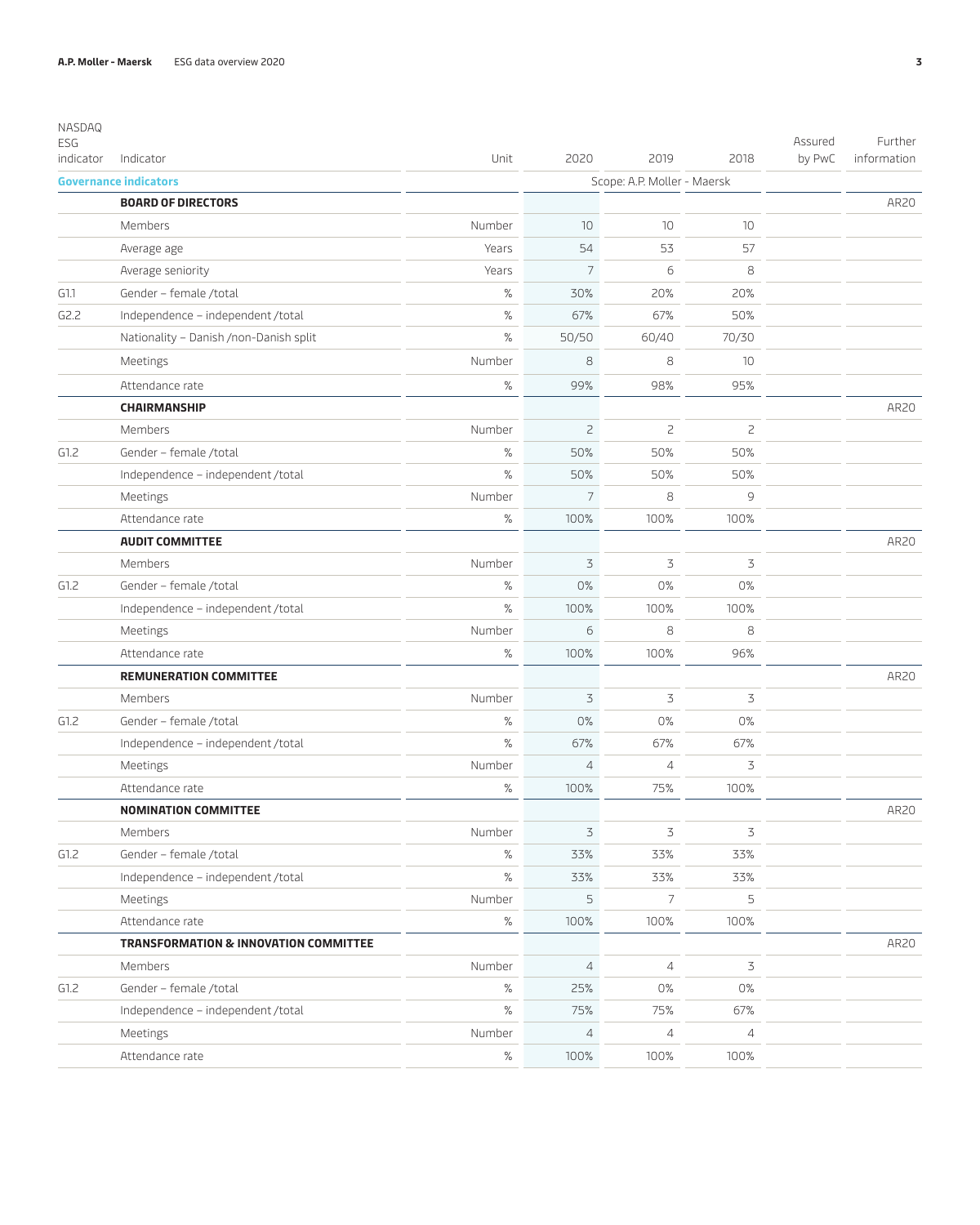| NASDAQ<br><b>ESG</b> |                                                                                   |             |            |                              |       | Assured | Further            |
|----------------------|-----------------------------------------------------------------------------------|-------------|------------|------------------------------|-------|---------|--------------------|
| indicator            | Indicator                                                                         | Unit        | 2020       | 2019                         | 2018  | by PwC  | information        |
|                      | <b>Governance indicators</b>                                                      |             |            | Scope: A.P. Moller - Maersk  |       |         |                    |
|                      | <b>EXECUTIVE BOARD</b>                                                            |             |            |                              |       |         | AR20               |
|                      | Members                                                                           | Number      | 5          | $\overline{4}$               | 6     |         |                    |
|                      | Average age                                                                       | Years       | 51.8       | 50                           | 50    |         |                    |
| G1.2                 | Gender - female /total                                                            | $\%$        | 20%        | 25%                          | 17%   |         |                    |
|                      | Nationality - Danish /non-Danish split                                            | $\%$        | 67/33      | 50/50                        | 67/33 |         |                    |
|                      | Remuneration (individual)                                                         | <b>USD</b>  |            | See Remuneration Report 2020 |       |         |                    |
|                      | <b>TAX</b>                                                                        |             |            |                              |       |         |                    |
|                      | Total tax for the year (continuing operations)                                    | USD million | 407        | 458                          | 398   |         | AR20               |
| G2.1                 | CEO prohibited from serving as board chair                                        | Yes/No      | <b>Yes</b> | Yes                          | Yes   |         | AR20               |
| G5.1                 | Vendors/suppliers required to follow a<br>Code of Conduct                         | Yes/No      | Yes        | Yes                          | Yes   |         | Supplier CoC       |
| G6.1                 | Ethics and/or Anti-Corruption policy                                              | Yes/No      | <b>Yes</b> | Yes                          | Yes   |         | CoC                |
| G7.1                 | Data Privacy policy                                                               | Yes/No      | <b>Yes</b> | Yes                          | Yes   |         | CoC                |
| G7.2                 | Steps to comply with GDPR rules                                                   | Yes/No      | <b>Yes</b> | Yes                          | Yes   |         | CoC                |
| G8.1                 | Published Sustainability Report                                                   | Yes/No      | Yes.       | Yes                          | Yes   |         | <b>SR20</b>        |
| G9.1                 | Sustainability data provided to sustainability<br>reporting frameworks            | Yes/No      | <b>Yes</b> | Yes                          | Yes   |         | SASB, UNGC,<br>CDP |
| G9.2                 | Company focus on specific UN Sustainable<br>Development Goals (SDGs)              | Yes/No      | Yes        | Yes                          | Yes   |         | <b>SR20</b>        |
| G9.3                 | Company sets targets and reports progress<br>on the UN SDGs                       | Yes/No      | <b>Yes</b> | Yes                          | Yes   |         | <b>SR20</b>        |
| G10                  | Company's sustainability disclosures are<br>assured or validated by a third party | Yes/No      | Yes        | Yes                          | Yes   |         | <b>SR20</b>        |

### ESG ratings

A.P. Moller - Maersk is rated by different ESG ratings. We favour transparent and meaningful methodology and feedback, helping us to improve on the most material aspects, and ratings which rely on publicly available information rather than generating a significant additional reporting workload.

|             | 2020 | 2019 | 2018       |
|-------------|------|------|------------|
| CDP         | В    |      |            |
| <b>MSCI</b> |      |      | <b>BBB</b> |

#### **Links to further information**

[Sustainability Report 2020 \(SR20\)](https://www.maersk.com/~/media_sc9/maersk/about/files/sustainability/sustainability-reports/sustainability-report-2020-a3.pdf)

[Annual Report 2020 \(AR20\)](https://investor.maersk.com/)

[Remuneration Report 2020](https://investor.maersk.com/)

[Maersk Code of Conduct \(CoC\)](https://www.maersk.com/about/code-of-conduct)

[Supplier Code of Conduct \(Supplier CoC\)](https://www.maersk.com/about/sustainability/supplier-code-of-conduct)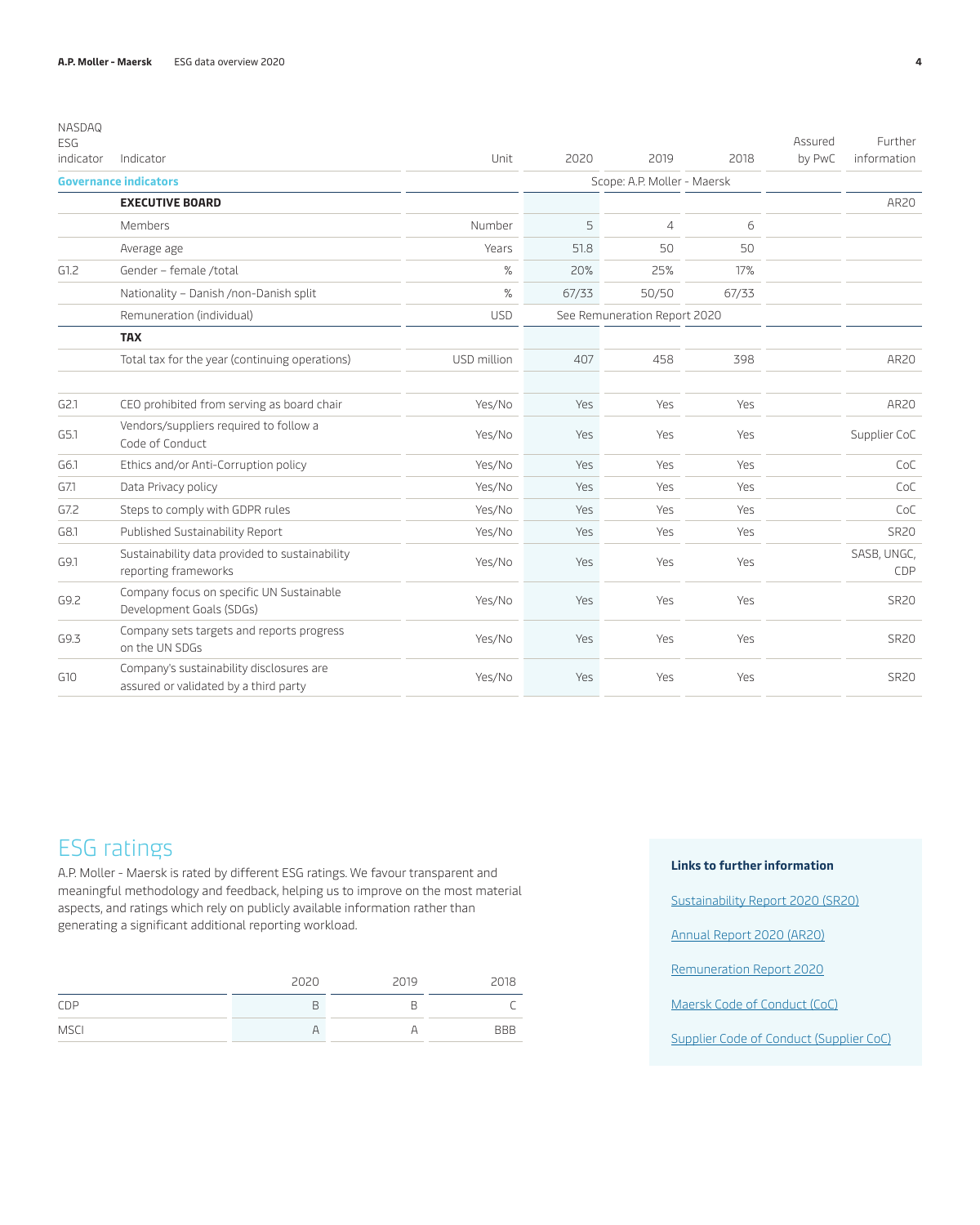## <span id="page-4-0"></span>SASB Marine Transportation Industry Standard – Disclosures & Accounting Metrics

Scope limited to operations of vessels for which Maersk holds the Document of Compliance (DOC)

| Topic                               | <b>Accounting Metric</b>                                                                                                                                       | 2020 Results                    | Unit                                               | Code         |
|-------------------------------------|----------------------------------------------------------------------------------------------------------------------------------------------------------------|---------------------------------|----------------------------------------------------|--------------|
| <b>Greenhouse Gas</b>               | Gross global Scope 1 emissions                                                                                                                                 | 18,843,928                      | Metric tons (t) $CO2$ eq.                          | TR-MT-110a.1 |
| <b>Emissions</b>                    | Long-term and short-term strategy or plan to manage Scope 1 emissions,<br>emissions reduction targets, and an analysis of performance against those<br>targets | See pp. 16-22 in<br><b>SR20</b> |                                                    | TR-MT-110a.2 |
|                                     | (1) Total energy consumed                                                                                                                                      | 244,483,349                     | Gigajoules (GJ)                                    | TR-MT-110a.3 |
|                                     | (2) percentage heavy fuel oil                                                                                                                                  | 83%                             | Percentage (%)                                     | TR-MT-110a.3 |
|                                     | (3) percentage renewable (only considering biofuel)                                                                                                            | 0.5%                            | Percentage (%)                                     | TR-MT-110a.3 |
|                                     | Average Energy Efficiency Design Index (EEDI) for new ships                                                                                                    |                                 | Grams of CO <sub>2</sub> per ton<br>-nautical mile | TR-MT-110a.4 |
| Air quality                         | Air emissions of the following pollutants:<br>(1) NOx (excluding N <sub>2</sub> O),                                                                            | 476,686                         | Metric tons (t)                                    | TR-MT-120a.1 |
|                                     | $(2)$ SO $x$                                                                                                                                                   | 51,114                          | Metric tons (t)                                    | TR-MT-120a.1 |
|                                     | (3) particulate matter (PM10)                                                                                                                                  | $\star\star$                    | Metric tons (t)                                    | TR-MT-120a.1 |
| <b>Ecological</b><br><b>Impacts</b> | Shipping duration in marine protected areas or areas of protected<br>conservation status                                                                       | $\star\,\star$                  | Number of travel days                              | TR-MT-160a.1 |
|                                     | Percentage of fleet implementing ballast water<br>(1) exchange                                                                                                 | 72                              | Percentage (%)                                     | TR-MT-160a.2 |
|                                     | (2) treatment                                                                                                                                                  | 28                              | Percentage (%)                                     | TR-MT-160a.2 |
|                                     | Number of spills and releases to the environment ****                                                                                                          | 5                               | Number of spills                                   | TR-MT-160a.3 |
|                                     | Aggregate volume of spills and releases to the environment ****                                                                                                | 0.4                             | Cubic meters (m <sup>3</sup> )                     | TR-MT-160a.3 |
| <b>Employee Health</b><br>& Safety  | Lost time incident rate (LTIR)                                                                                                                                 | 0,77                            | Rate                                               | TR-MT-320a.1 |
| <b>Business Ethics</b>              | Number of calls at ports in countries that have the 20 lowest rankings in<br>Transparency International's Corruption Perception Index                          | 2,108                           | Number                                             | TR-MT-510a.1 |
|                                     | Total amount of monetary losses as a result of legal proceedings associated<br>with bribery or corruption                                                      | $\mathbb O$                     | <b>USD</b>                                         | TR-MT-510a.2 |
| <b>Accident &amp;</b>               | Number of marine casualties                                                                                                                                    | 22                              | Number                                             | TR-MT-540a.1 |
| <b>Safety</b>                       | Percentage of which classified as very serious                                                                                                                 | 0%                              | Percentage (%)                                     | TR-MT-540a.1 |
| Management                          | Number of Conditions of Class or Recommendations                                                                                                               | 871                             | Number                                             | TR-MT-540a.2 |
|                                     | Number of port state control<br>(1) deficiencies                                                                                                               | 0.870                           | Ratio***                                           | TR-MT-540a.3 |
|                                     | (2) detentions                                                                                                                                                 | 0.005                           | Ratio***                                           | TR-MT-540a.3 |
| <b>Activity Metrics</b>             | Number of shipboard employees                                                                                                                                  | 15,557                          | Number                                             | TR-MT-000.A  |
|                                     | Total distance traveled by vessels                                                                                                                             | 28,863,524                      | Nautical Miles (nm)                                | TR-MT-000.B  |
|                                     | Operating days                                                                                                                                                 | 118,384                         | Days                                               | TR-MT-000.C  |
|                                     | Deadweight tonnage                                                                                                                                             | 1,512,062,338                   | Thousand deadweight<br>tons                        | TR-MT-000.D  |
|                                     | Number of vessels in total shipping fleet                                                                                                                      | 339                             | Number                                             | TR-MT-000.E  |
|                                     | Number of vessel port calls                                                                                                                                    | 24,590                          | Number                                             | TR-MT-000.F  |
|                                     | Twenty-foot equivalent unit (TEU) capacity                                                                                                                     | 2,400,926                       | <b>TEU</b>                                         | TR-MT-000.G  |